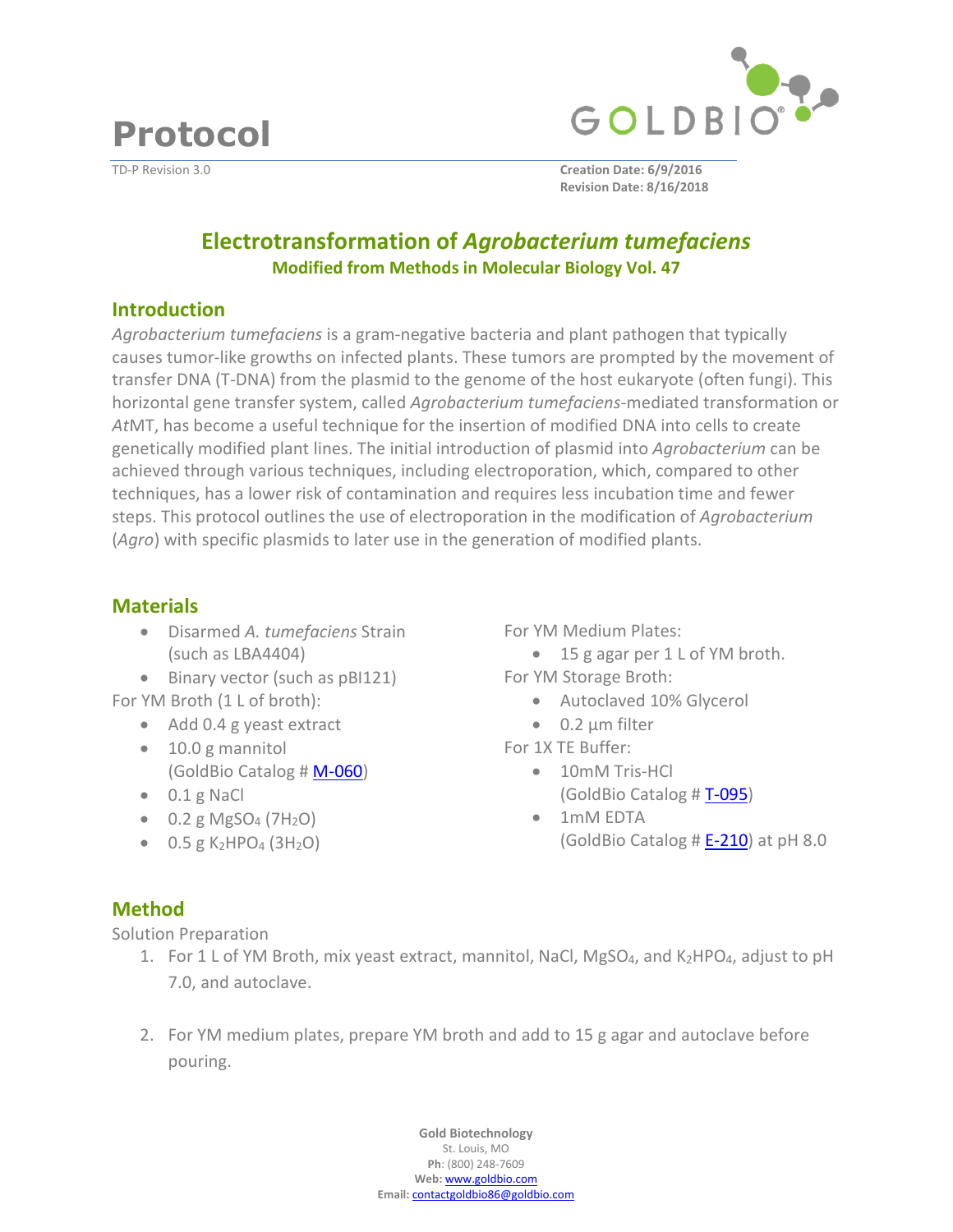

- 3. For YM Storage Broth, add 40 ml glycerol to 60 ml of YM broth, mix well, and filtersterilize through 0.2 µm filter.
- 4. For 1X TE Buffer, mix 1 ml 1M Tris-HCl and 0.2 ml 0.5M EDTA, add distilled water to 100 ml, adjust pH to 8 with HCl, autoclave, and store at 4°C.

Preparation of Master Cultures

- 1. Streak *Agro* cells from a plate or a stab onto a YM plate and incubate at 30°C for 36-48 hours to allow to grow.
- 2. Use a well-isolated colony to inoculate 50 ml of YM broth in a 500 ml flask and grow cells with vigorous aeration at  $30^{\circ}$ C until OD<sub>550</sub> = 0.2.
- 3. Transfer 5 ml of cultured cells into a chilled 15 ml falcon tube containing 5 ml of YM storage medium, mix well, and chill on ice for 10 minutes.
- 4. Transfer 0.5 ml of mixed cells from step 3 into an ice-chilled 1 ml Nalgene cryotube and quickly freeze in a dry-ice/alcohol bath for 10 minutes. This is the master culture.
- 5. Store these master cultures in a -80°C freezer.

Preparation of Electrocompetent Cells

- 1. Streak *Agro* cells from a master culture onto a YM plate and incubate at 30°C for 36-48 hours to allow to grow.
- 2. Use a well-separated colony to inoculate 50 ml of YM broth in a 500 ml flask and grow cells with vigorous aeration at  $30^{\circ}$ C until OD<sub>550</sub> = 0.2.
- 3. Inoculate 100 µl of the cultured cells into 1.5 L of YM broth in a 2.8 L flask and incubate the cells with vigorous aeration at  $30^{\circ}$ C until OD<sub>550</sub> = 1.0

**Note: In general,** *Agro* **cells grow well in a rich medium such as LB broth. However, they are very mucoid and aggregate as cell density increases to 10<sup>8</sup> cells/ml. If cells are aggregated when harvested, it becomes difficult to obtain transformation efficiency for preparation. Growth in YM broth eliminates aggregation at high cell densities and allows for electrocompetent cells to be obtained consistently.**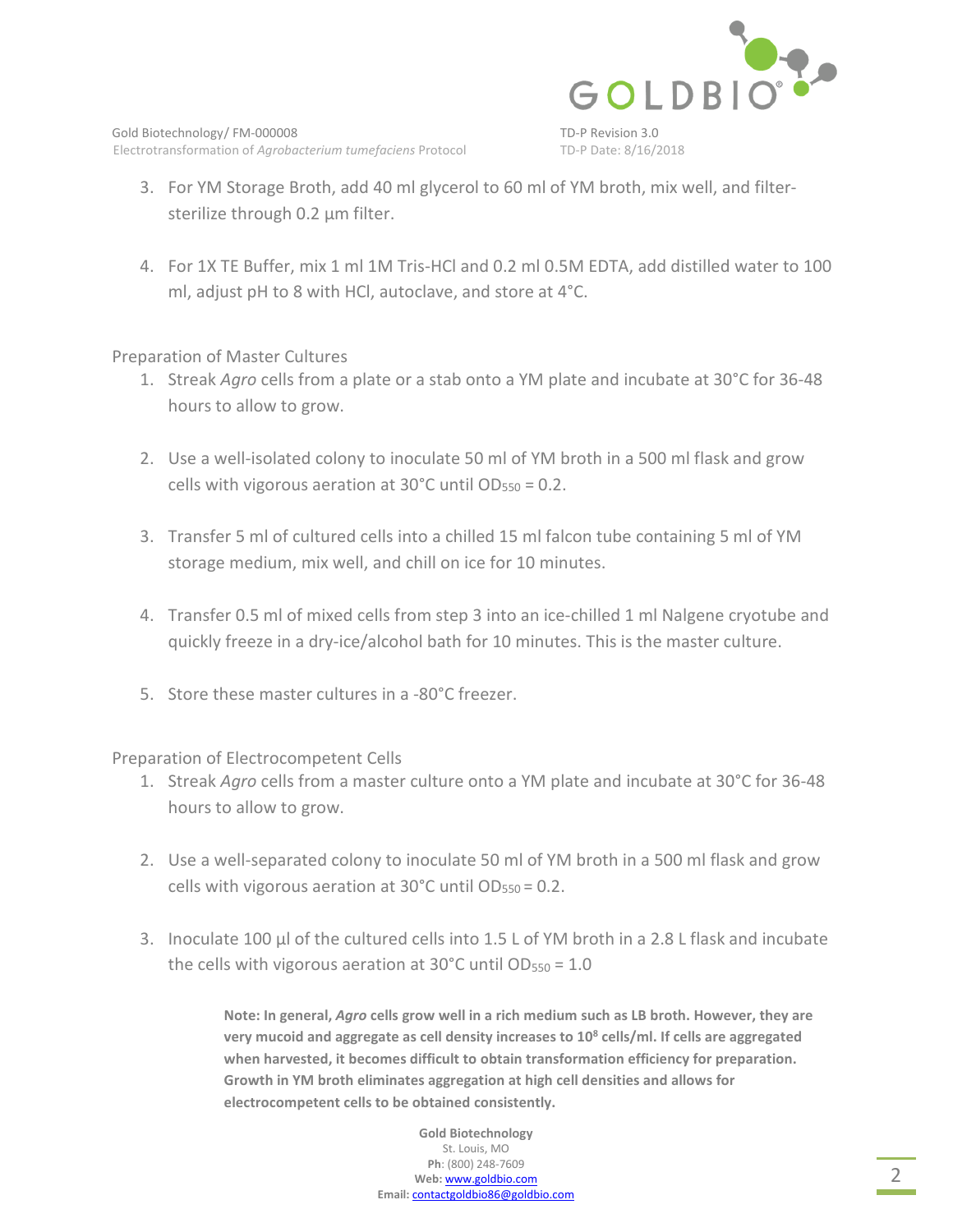

- 4. To harvest, transfer the cells into 500 ml centrifuge bottles and centrifuge in a cold rotor at 2600 g for 10 minutes.
- 5. Discard the supernatant and wash the cell pellets by resuspending cells in 500 ml of icecold 10% glycerol.
- 6. Centrifuge the cells at 2600 g for 10 minutes, then carefully pour off the supernatant. Repeat steps 5 and 6 once.

**Note: The conductivity of the electroporation medium is a critical factor. Although many media have been used for** *E. coli* **and** *Agrobacterium,* **we have found that 10% glycerol is an effective electroporation medium and a convenient cryoprotectant for the long-term storage of frozen electrocompetent cells.** 

7. Resuspend the cell pellet in ice-cold 10% glycerol to a final volume of 1.5 ml. Usually, cells can be resuspended in the 10% glycerol that remains in the centrifuge bottle. The final cell concentration should be  $5 \times 10^{10}$  cells/ml.

> **Note: The concentration of cells is one of the most critical factors in obtaining a high transformation efficiency of** *Agro***. To obtain a transformation efficiency > 5 × 10<sup>6</sup> transformants/µg DNA it is important to have a concentration**  $\geq 5.0 \times 10^{10}$  **cells/ml. Cells in log phase yield a higher electrocompetence than cells in stationary phase. However, it is impractical to prepare large amounts of electrocompetent cells at a concentration of 5.0 × 10<sup>10</sup> cells/ml from log phase of cultures.**

8. Cells can be used immediately or can be frozen in a dry ice-ethanol bath and stored at -80°C for 6 months.

Electroporation

- 1. Thaw the frozen *Agro* electrocompetent cells on ice immediately before use. If cells have been freshly prepared, keep them on ice before use.
- 2. Add 1.0 ml of YM broth to 15 ml Falcon tubes at room temperature.
- 3. Add 20-40 µl of the electrocompetent cells and 1-5 µl of DNA in TE buffer to an ice-cold 1.5 ml tube. Gently mix the samples by tapping the tube several times.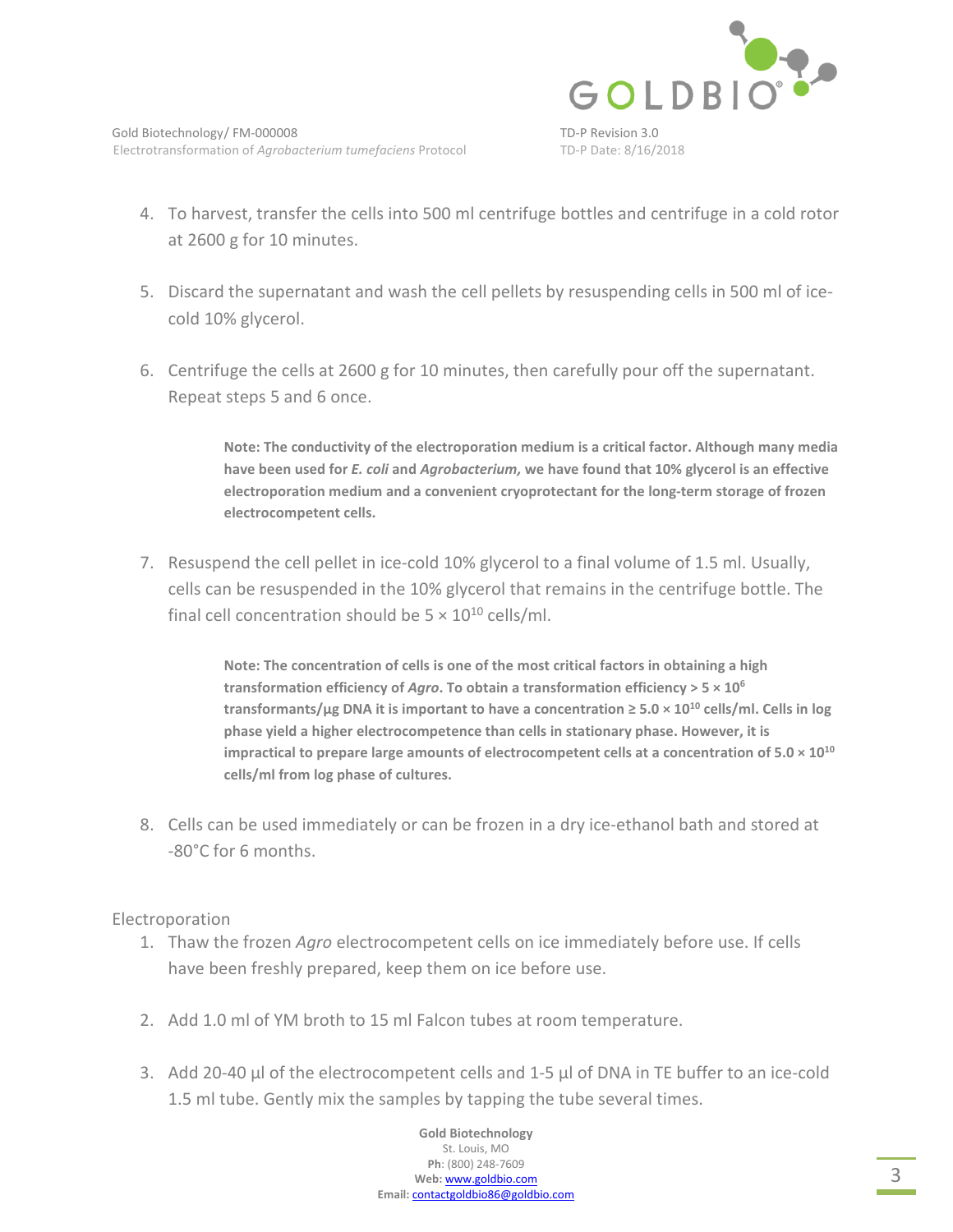

Gold Biotechnology/FM-000008 TD-P Revision 3.0 Electrotransformation of *Agrobacterium tumefaciens* Protocol TD-P Date: 8/16/2018

4. Transfer the samples to a microelectroporation chamber that is cooled to 4°C.

**Note: Use a pulse generator with exponential decay wave form and a 0.1–0.15 cm microelectroporation chamber to generate a field strength > 15.0 kV/cm for efficient transformation. As with** *E. coli,* **low temperature has been found to improve the transformation efficiency of** *Agro.* **Thawing the frozen cells at room temperature instead of on ice decreases transformation efficiency.** 

5. Pulse with 16.7 kv/cm or higher with a 6-ms time constant.

**Note: Because** *Agro* **cells are small, a high field strength is required to achieve a high transformation efficiency. As field strength increases so does transformation efficiency.**  Consistent transformation efficiency > 5 × 10<sup>6</sup> transformants/µg was achieved at a field **strength of 16.7 kV/cm.** 

6. Transfer the cells to the YM broth in a 15 ml Falcon tube. Resuspend remaining cells in the microchamber with 200 µl of YM broth using a sterilized Pasteur pipette to remove as many cells as possible (See Table 1).

> **Note: The optimal broth for expression of** *Agro* **has been investigated. YM broth, a widely used medium with soil-borne bacteria such as** *Rhizobium,* **has been shown to be the best expression medium for** *Agro***. The difference in expression between YM broth and LB broth can be as great as 40-fold. Moreover, the use of YM broth for** *Agro* **eliminates the cell aggregation that is commonly observed when LB broth is used.**

|                                | Transformation efficiency <sup>b</sup> |          |
|--------------------------------|----------------------------------------|----------|
| Expression medium <sup>a</sup> | YM plate                               | LB plate |
| YM broth                       | 10                                     | 6.3      |
| SOC broth                      | 7.1                                    | 3.9      |
| LB broth                       | 0.96                                   | 0.25     |
| <b>EMC</b> broth               | 5.3                                    | 3.2      |
| M9 broth                       | 0.36                                   | 0.38     |

### **Table 1.** Effect of Expression Medium on the Transformation Efficiency of *Agrobacterium tumefaciens*  LBA4404 Using Electroporation.

<sup>a</sup>Medium components. LB broth: 1% bactotryptone, 0.5% yeast extract, 10mM NaCl, pH 7.0. SOC broth: 2% bactotryptone, 0.5% yeast extract, 10mM NaCl,  $2.5$ mM (MgCl<sub>2</sub> · 6H<sub>2</sub>O + MgSO · 7H<sub>2</sub>O), 20mM glucose, pH 7.0. EMC broth 2% bactotryptone, 1% yeast extract, 10mM NaCl, 2.5mM KCl, 1.5% succinic acid, pH 7.0. M9 broth: 1mM MgSO4 ·7H2O, 1.9mM NH4Cl, 4.2mM NaH2PO4, 2.5mM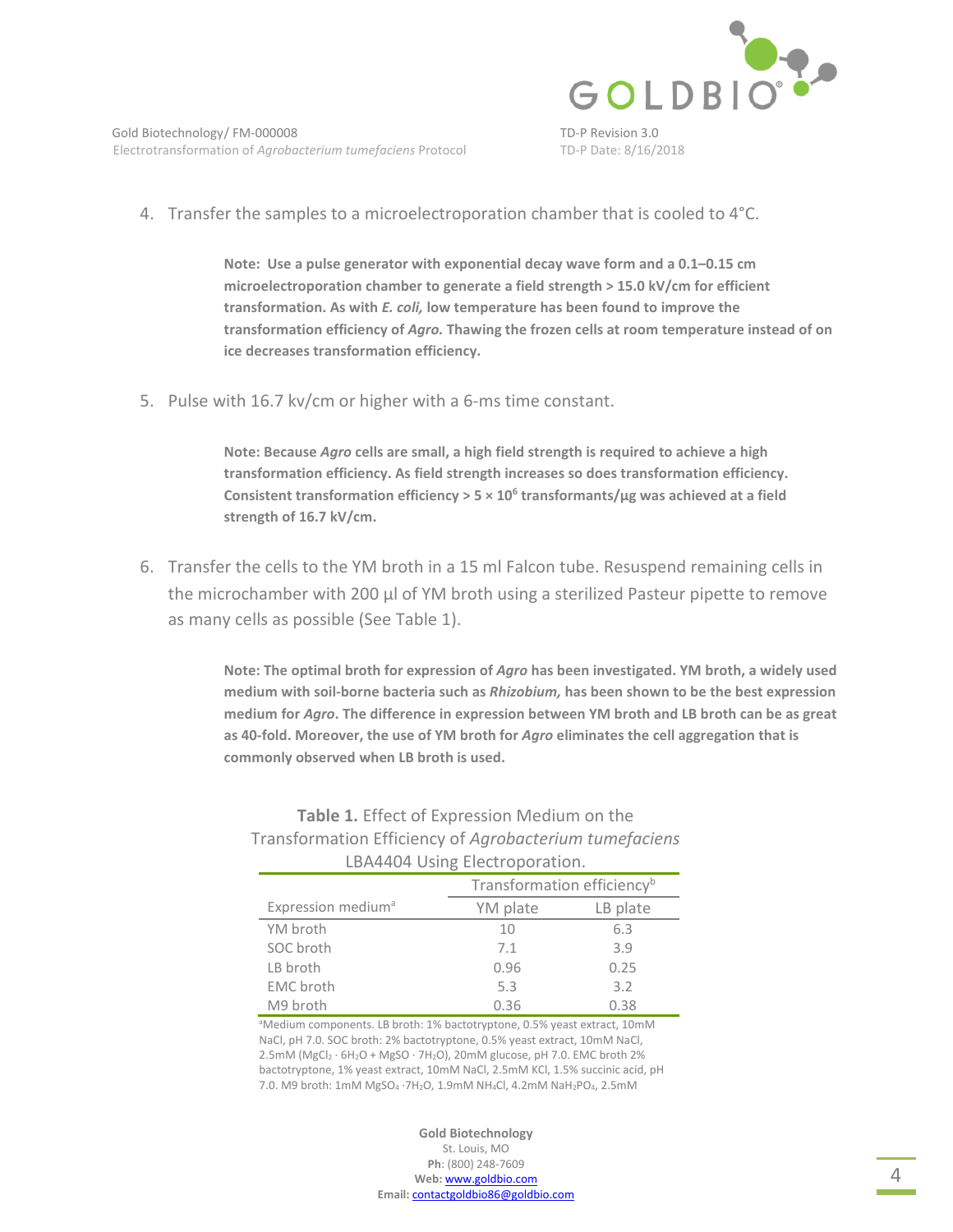

Gold Biotechnology/FM-000008 TD-P Revision 3.0 Electrotransformation of *Agrobacterium tumefaciens* Protocol TD-P Date: 8/16/2018

Na2HPO4, 0.4% glucose. YM broth: 0.04% yeast extract, 1% mannitol, 1.7mM NaCl, 0.8mM MgSO4 · 7H2O, 2.2mM K2HPO4·3 H2O, pH 7.0. Transformation efficiency (CFU/µgx10<sup>6</sup>) was determined by pulsing 1 ng of pBI121 plasmid DNA into 20 µl of electrocompetent cells in a microelectroporation chamber at a field strength of 16.7 Kv/cm. Ten µl of electroporated mixture were diluted to 1.0 ml using different expression media, culture at 30°C for 3 hours, and plated on either YM or LB plates containing 1.5% agar with 50 µg/ml kanamycin and 100 µg/ml streptomycin. The plates were incubated at 30°C for 2 days.

7. Incubate the cells at 30°C for 3 hours while shaking at 7 g (see Table 2).

**Note:** *Agro* **cells require an incubation period for recovery and for the expression of antibiotic resistance genes after electroporation. In** *A. tumefaciens* **LBA4404, it has been shown that a 3 hour expression period after electroporation results in a two-fold increase in transformation efficiency compared to a 1-hour expression period, usually done with** *E. coli***.** 

8. Plate 100 µl onto a selective YM plate. For unknown strains and freshly prepared electrocompetent cells, plate the cells on both selective and nonselective media using serial dilutions to determine percentage of the viable cells after electroporation and the transformation efficiency.

| <b>I QUIC 4.</b> LITECT OF LADICSSION FEHOU ON TRANSPOTHQUOH LINGENCY. |                                                            |                     |                     |  |
|------------------------------------------------------------------------|------------------------------------------------------------|---------------------|---------------------|--|
|                                                                        | Transformation efficiency, CFU/µg <sup>a</sup>             |                     |                     |  |
| Amount of pBI121                                                       | 1 hour expression                                          | 2 hour expression   | 3 hour expression   |  |
| 100 pg                                                                 | $16 \times 10^7$                                           | $2.4 \times 10^{7}$ | $3.3 \times 10^{7}$ |  |
| 1 <sub>ng</sub>                                                        | 18 X 10 <sup>7</sup>                                       | $2.9 \times 10^{7}$ | $3.4 \times 10^{7}$ |  |
| 100 ng                                                                 | $17 \times 10^7$                                           | $2.9 \times 10^{7}$ | $3.8 \times 10^{7}$ |  |
|                                                                        | Total number of viable cells/reaction, CFU/mL <sup>b</sup> |                     |                     |  |
| Amount of pBI121                                                       | 1 hour expression                                          | 2 hour expression   | 3 hour expression   |  |
| 100 <sub>ng</sub>                                                      | $12 \times 10^{9}$                                         | $1.3 \times 10^{9}$ | $1.5 \times 10^{9}$ |  |

#### **Table 2.** Effect of Expression Period on Transformation Efficiency.

<sup>a</sup>Transformation efficiency was determined by electroporating various amounts of pBI121 into 20 µl of electrocompetent cells of *A. tumefaciens* LBA4404 at a field strength of 16.7 Kv/cm, transferring 10µl of mixture into 1 ml YM broth in a 15 ml Falcon tube, and incubating at 30°C centrifuging at 7 g for different expression periods. Cells were plated onto YM medium with 50 µg/ml kanamycin and 100 µg/ml streptomycin, and the plates were incubated at 30°C for 2 days before counting the colonies. The results are the average number of three experiments and two duplicates for each experiment.

 $bT$ otal number of viable cells were obtained as above except that cells were plated onto LB plates with 100 µg/ml streptomycin only.

# **Associated Products**

- [Mannitol \(GoldBio Catalog # M-060\)](https://www.goldbio.com/product/3875/d-mannitol-usp-grade)
- [Tris-HCl \(GoldBio Catalog # T-095\)](https://www.goldbio.com/product/3999/tris-hcl)
- [EDTA \(GoldBio Catalog # E-210\)](https://www.goldbio.com/product/3175/edta-disodium)